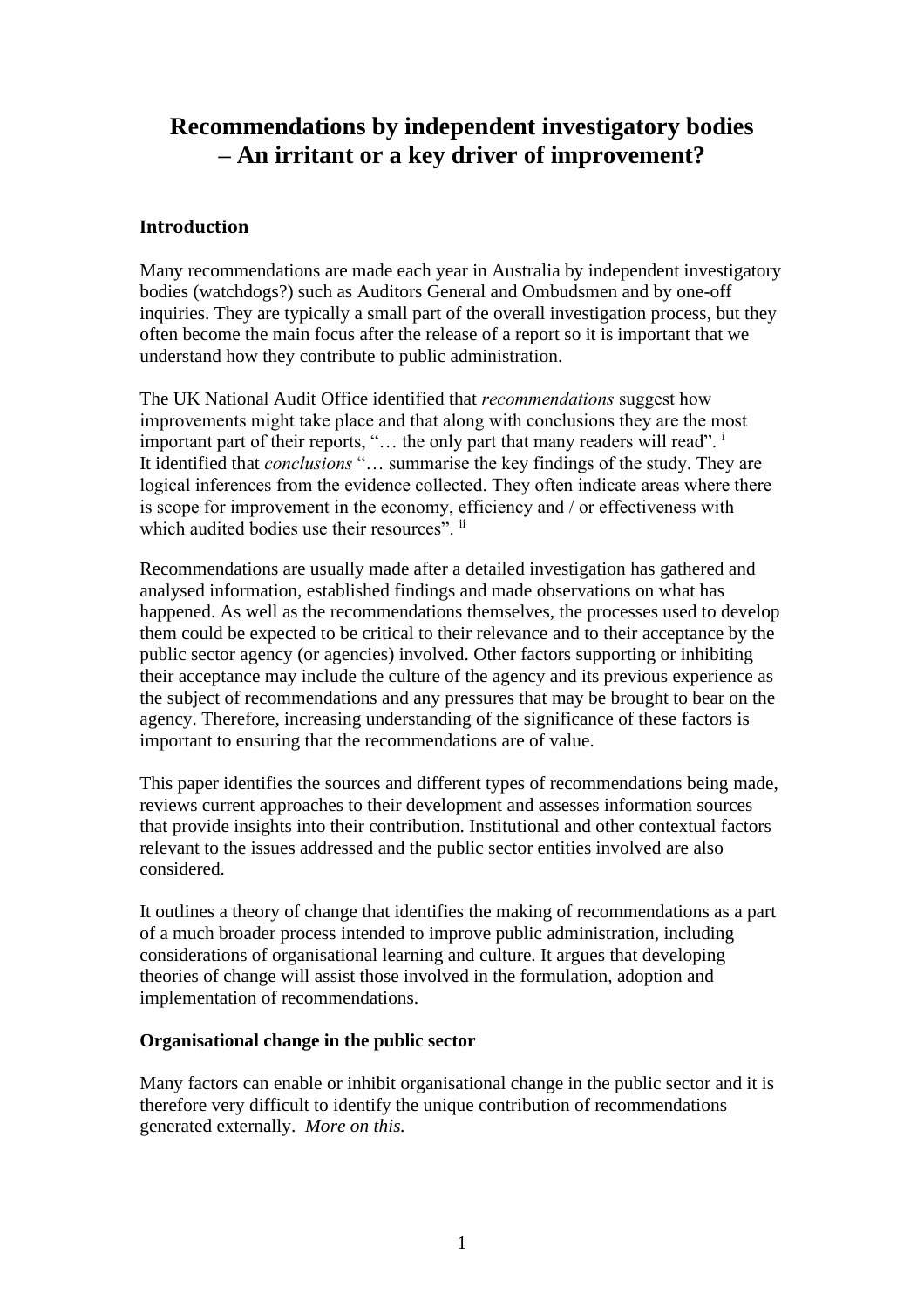**YH:** I would like to write on the study of change in institutions using Pollitt's approach – context in Public administration (2013 and Streeck and Thelen's work on typologies of change … (2005). I also think any theory of change needs to include something on learning … learning may lead to change within institutions. I'm not sure the paper will come up with a framework, but an outline of the types of recommendations that may lead to change would certainly be possible.

#### **Sources and types of recommendations**

There are many different independent investigatory bodies making recommendations about the public sector. This paper focuses on the work of independent statutory officers (watchdogs) including Auditors General, Ombudsmen, anti-corruption bodies and Public Sector Commissions.<sup>iii</sup> In addition recommendations are generated by Royal Commissions, standing bodies such as the Productivity Commission and judicial inquiries where the terms of reference are set by the government of the day (or Parliament?). Added to this are other authorities that have broad powers that enable establishing their own individually scoped inquiries including Coronial inquiries inspections and audits by inspectors of custodial services.

The governing legislation and application of the powers provided can result in several modes of inquiry by an individual independent statutory officer. For instance, an Auditor General may conduct performance, compliance, control and financial audits and an Ombudsman own motion investigations, complaint investigations and child death reviews.

There is no widely-used typology of recommendation types. Four categories of recommendations have been identified by their primary focus on processes, rules, structures and values.<sup>iv</sup>

The UK National Audit Office identified three types of investigation and associated recommendation types as follows:<sup>v</sup>

## **Practical steps study**

For topics of this kind, there is a joint understanding of the problem at the outset. We emphasise getting the client on board, consulting on what is practical, and identifying which levers to pull. To decide on key recommendations, we perhaps select the preferred option from a range of possible actions ...

## **Case for change study**

For topics of this kind, it is less clear at the outset what the problem is. We focus on the power of the evidence we collect to show things need $\sum_{i=1}^{t-1}$  to change. The report needs to demonstrate the benefit of taking action, through identifying  $\mathbb{E}$ ; the problems, issues and / or opportunities and providing practical solutions. Recommendations will probably be costed, or we will use a counterfactual: a calculation of the cost of failure to act....

## **Vision for the future study**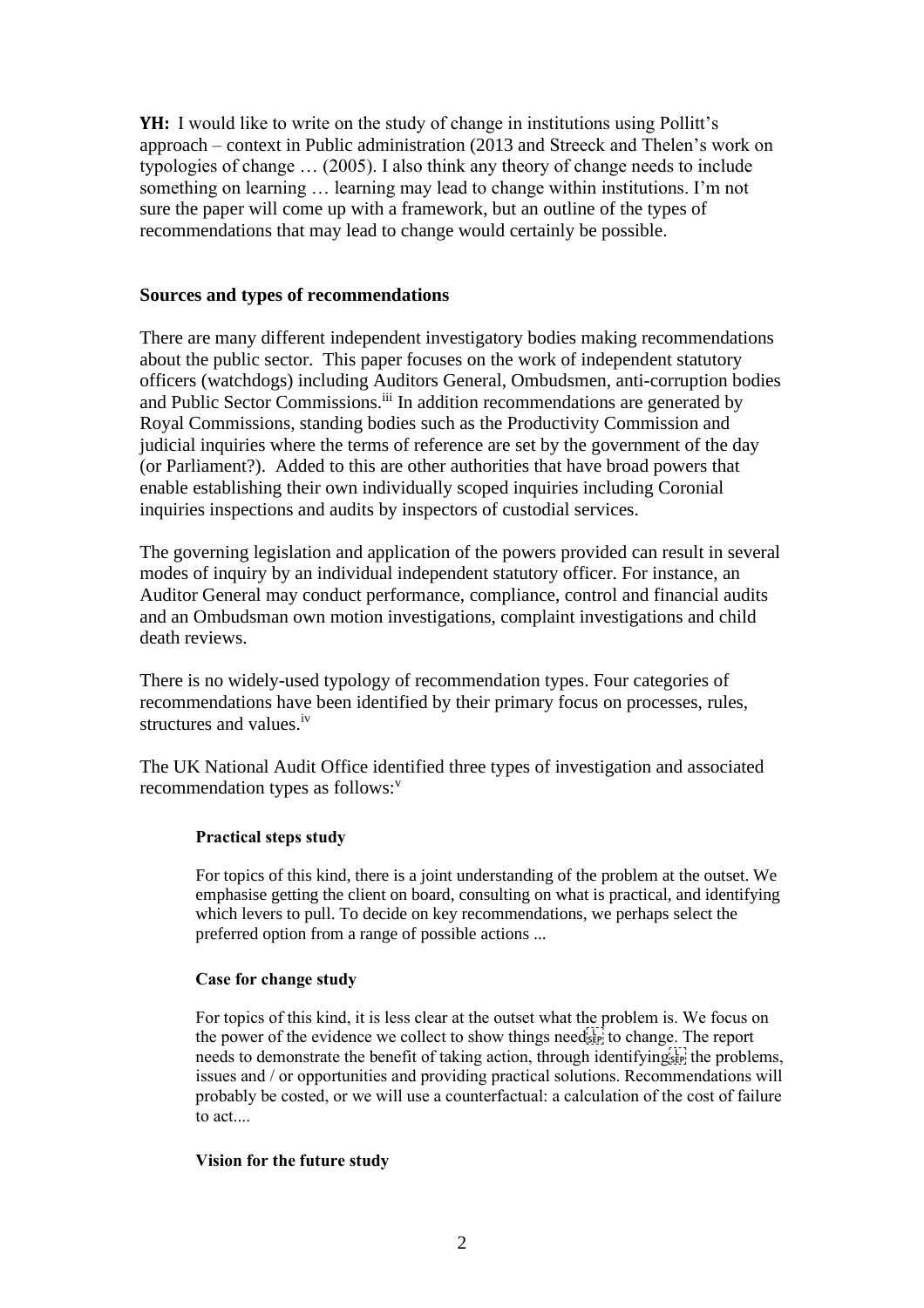In a small number of cases we make use of the evidence to assess how well an initiative has progressed to date, but it may be too early to conclude whether value for money has been achieved yet. Our conclusions instead take the form of identifying risks for the future or emerging issues. Recommendations take the form of advice on how to mitigate those risks and prevent the emerging issues from happening. …

More generally, recommendations may include one-off changes to policies and processes, improvements to information and training, system-wide change and a call for further analysis and review. They may be relatively easy to implement or may require major changes to practice, legislation and resources. It may be relatively easy to assess implementation and completion of some recommendations whereas others may require extended periods to assess if changes are embedded and being sustained.

This brief discussion of recommendation types indicates that recommendation characteristics are likely to be a significant factor in the improvements achieved.

#### **Approaches to the development of recommendations**

From the perspective of investigatory bodies, key considerations include the investigation processes, the availability of evidence and the purpose of the investigation. To varying degrees, legislation specifies the role and processes of investigatory bodies. Beyond this there is usually considerable discretion and the history and culture of the investigatory body and the approach adopted by the person leading and ultimately responsible for the delivery of the investigation report.  $\overline{v}$  For instance, investigations may serve either or both accountability as well as learning and improvement.

Very little is documented about the specific criteria and processes adopted by individual watchdogs and inquiries. The documentation and analysis that does exist relates primarily to the work of Auditors General. Typically, in Australia legislation or practice has their work conducted in accordance with or taking account of auditing standards that are set by the external statutory body the Auditing and Assurance Standards Board (AUASB).

#### *The purpose of recommendations*

While legislation tends to give broad powers enabling and limiting the scope of investigations it does not identify the role of making recommendations let alone specifying their purpose.

Auditing standards for Auditors General such as ASAE 3500 (2008) on performance engagements provide very little guidance on the purpose of recommendations and how they should be developed. <sup>vii</sup> They adopt a narrow approach akin to the function of issuing opinions on financial statements indicating that the objective of a performance engagement is to:

enable the assurance practitioner to express a conclusion designed to enhance the degree of confidence of the intended users other than the responsible party by reporting on assertions, or information obtained directly, concerning the economy, efficiency or effectiveness of an activity against identified criteria.<sup>viii</sup>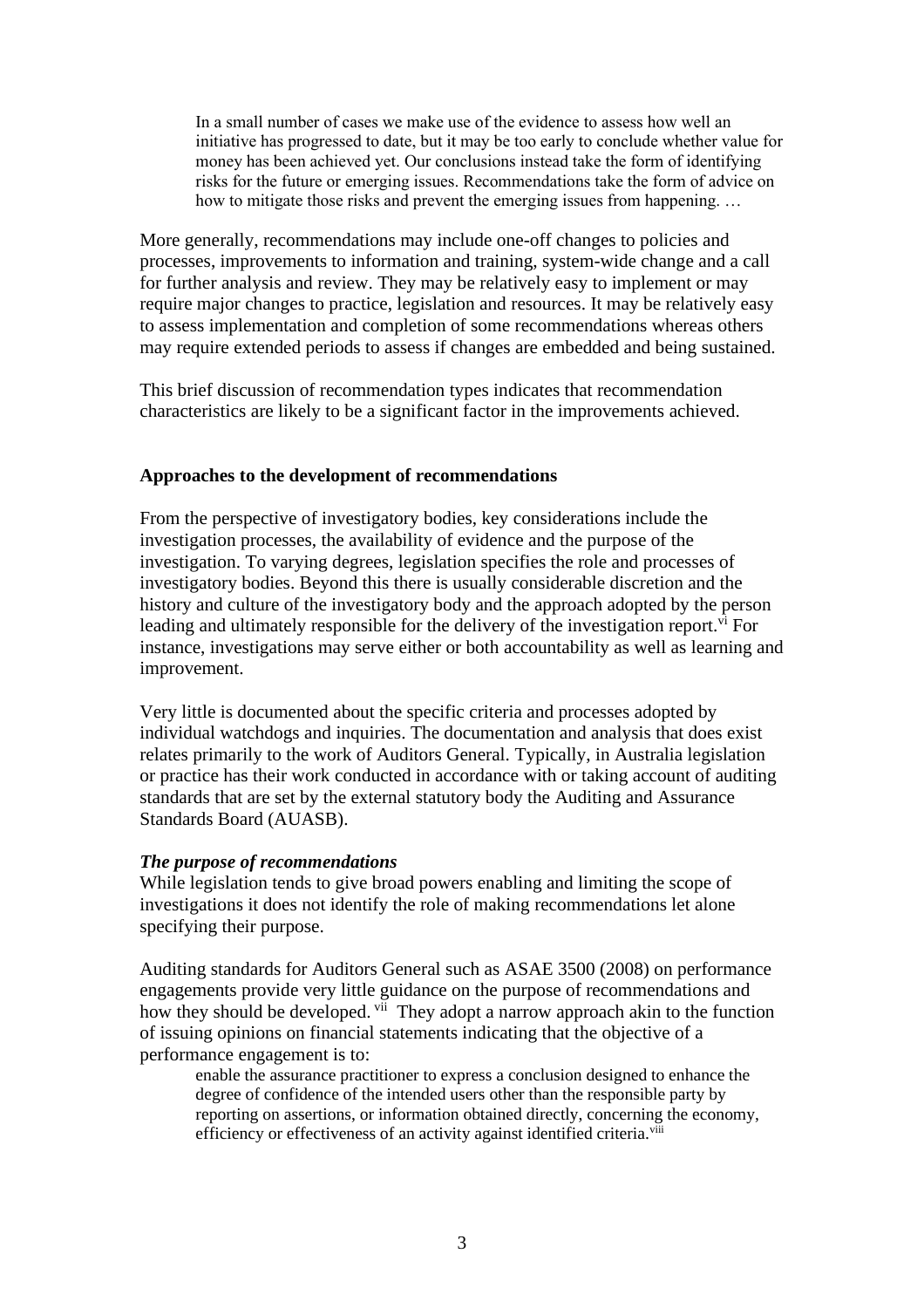It is indicated that recommendations are not an essential part of an engagement, should ordinarily be kept separate from and not affect the conclusion. <sup>ix</sup>

The report should ordinarily present facts and findings to enable users to understand the basis upon which the recommendations have been formed. $^x$ 

A more recent standard on controls<sup>xi</sup> has similar provisions but goes further instating that the assurance practitioner is not precluded from providing recommendations and that "... these would be for improvements to controls"<sup>xii</sup> and that the recommendations should "…address identified control design deficiencies, implementation deficiencies or deviations in operating effectiveness" as well as "…[c]ontrol deficiencies or deviations not considered significant because the cost of the control exceeds the benefit". $\frac{x}{y}$ 

#### *Check INTOSAI 200? ISSAI 3000 Appendices p93?*

Beyond the role of audit standards, Auditors General may issue their own standards that set out the role and approach to recommendations. For instance, the Victorian Auditor-General has a Performance Audit Practice Statement which indicates that ideally recommendations will be "practical and will meaningfully address the issues identified".xiv

For Ombudsmen there are no equivalent standards and it is left to information a particular Ombudsman might issue as to the purpose of recommendations. For instance, the Western Australian Ombudsman states that recommendations are for administrative improvement and are "… a proportionate response to the number and type of administrative issues identified during these investigations".<sup>xv</sup>

#### *Characteristics of effective recommendations*

The UK National Audit Office identified that good recommendations should answer six questions: What needs to be done? Why does it need to be done? Where does it need to be done? When does it need to be done? How does it need to be done? Who is to do it? <sup>xvi</sup>

It pointed to the importance of topic selection, observing that

… positive change is more likely if stakeholders are engaged with the topic. So we normally try to identify topics which are of interest to PAC, Parliament, the client department, the media and the general public. <sup>xvii</sup>

It also observed that recommendations should "flow logically from the findings", that they should be "evidence-based and clear", and add value. <sup>xviii</sup> More particularly, it stated that recommendations should be meaningful, specific, clear and useful and that they should be written "… in ways that make implementation easier for the client … [and] that allow us to tell whether or not they have been implemented. xix

#### It also identified that: $x^x$

[i]n studies which aim to identify and recommend best practice … it is especially important that the recommendations are soundly based on the evidence. Given that most outcomes are influenced both by factors outside the control of the audited body, and by the body's own practices, it is important for the study to identify causes of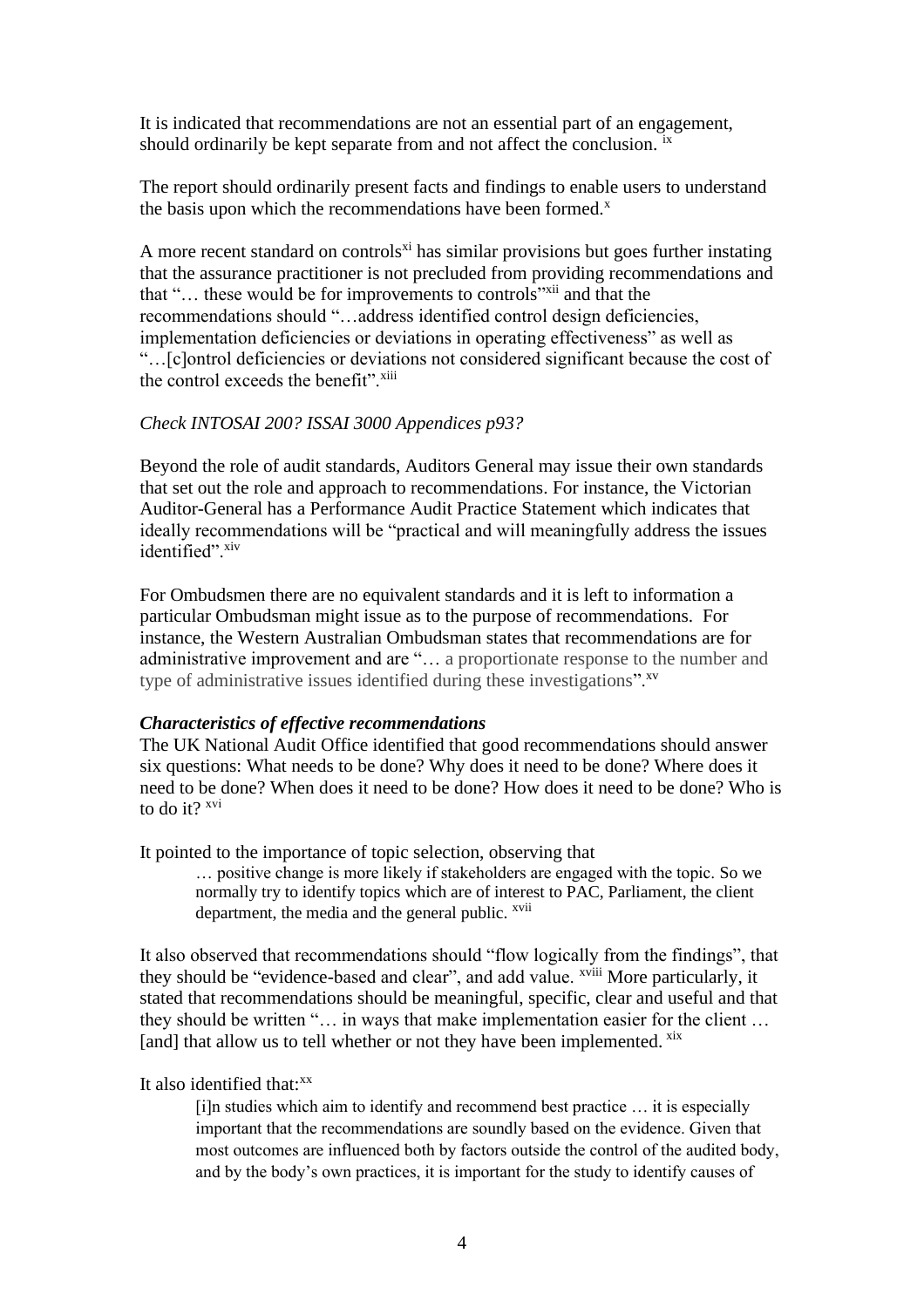measured performance. Robust recommendations cannot be based solely on the observation that adopting a particular practice appears to improve performance. It must be possible to put forward a convincing argument that it really was this practice (and not other factors) which led to improved performance in the cases studied.

The Western Australian Ombudsman states that recommendations are "…based on evidence gathered during investigations, and are designed to be a proportionate response to the number and type of administrative issues identified during these investigations" with criteria for own motion investigations being that they are intended to result in improvements to public administration "… that are evidencebased, proportionate, practical and consider the costs, as well as the benefits, of proposed improvements".<sup>xxi</sup>

Wheeler (2007) summarised a performance audit that sought to identify and understand factors critical to the successful use of recommendations in complex government decision-making, and identified that they included sustained management attention; coordination of government programs; and an appropriate legislative base for programs. Other factors specific to the context of programs for First Nations included meaningful consultation; developing their capacity; and establishing their institutions.<sup>xxii</sup>

Reichborn-Kjennerud (2014) identified level of agreement between the audit institution and the agency audited along with possible sanctions as two key factors in how agencies responded to a performance audit report. The analysis considered 76 reports over the period 2000–2011 by the Norwegian State Audit Institution and it observed three types of response: "[w]hen sanctions are important and the auditees agree with the SAI's conclusions, they are prone to make changes. When there are disagreements with the SAI, but no sanctions, they resist changes. Even though the extent of sanctions and conflicts of opinion matter in the auditees' responses, the effects are not straightforward". <sup>xxiii</sup>

More generally she observed that "... [r]ecent studies suggest that the auditees' perceived utility of the performance audit depends on their perception of the quality of the report and of the SAI as an institution, as well as on their experiences in the process and the degree to which their comments were taken into account". xxiv

## *Engaging with agencies and other stakeholders*

The UK National Audit Office identifies key processes steps as including consideration of the different stakeholders they are trying to influence, and where possible working with the client to identify the necessary changes and ways of implementing them.<sup>xxv</sup>

The Practice Statement of the Victorian Auditor-General points to the benefits of engaging with agency staff for both recommendations and agency responses noting that [i]t is also ideal for the audit team and agency staff to begin discussing audit findings and recommendations as early as possible.<sup>xxvi</sup>

It observed further that:

[t]he agency is asked to formally respond to the audit findings and recommendations, including actions to address recommendations and accompanying time lines. The agency response provides an important opportunity to advise Parliament and the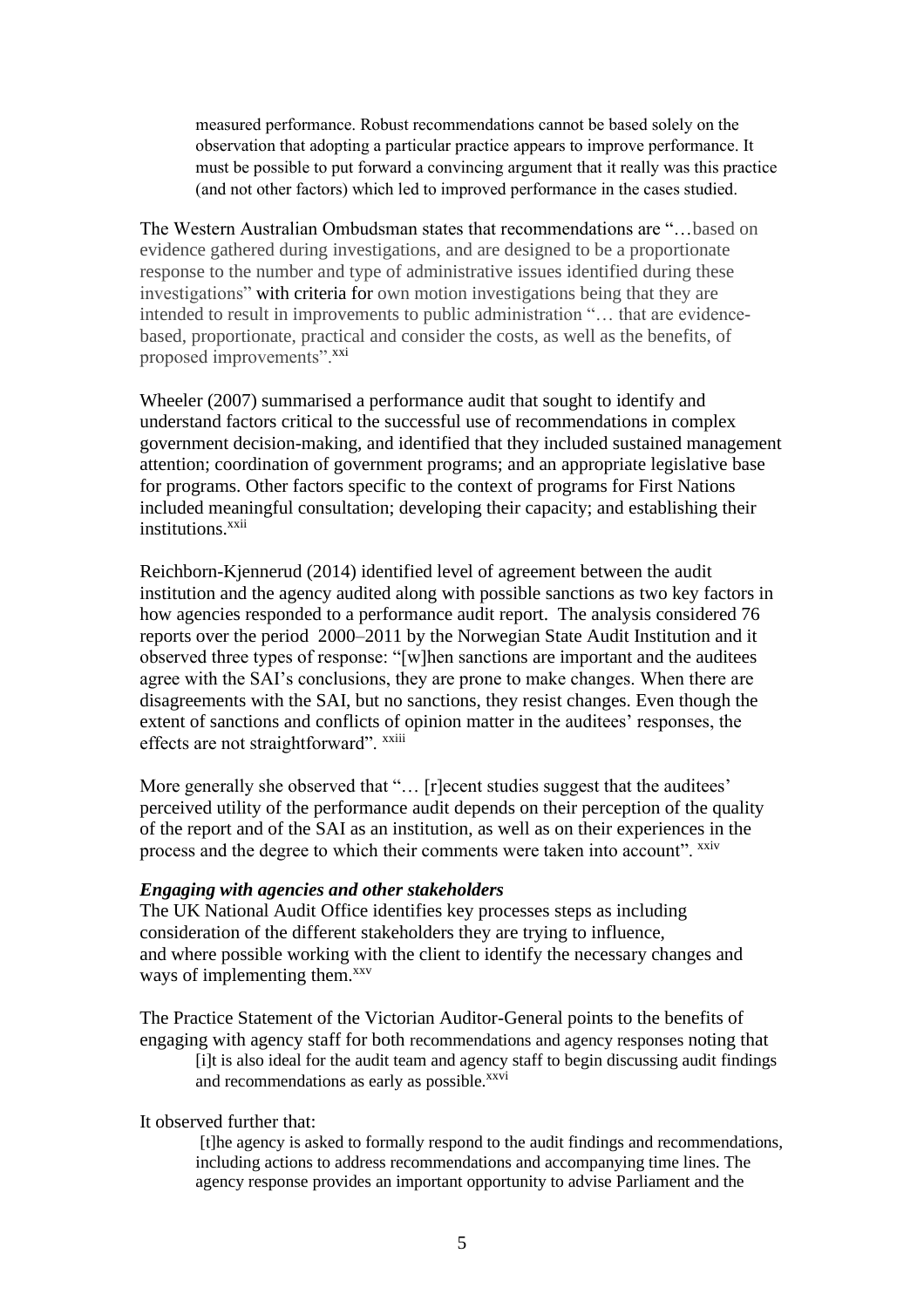community about acceptance, or otherwise, of recommendations, and how and when they will be addressed.xxvii

The UK National Audit Office indicated that it goes further in engaging with agencies noting that:

Our approach to the audited body should be based on consensus. Since our ultimate aim is to encourage beneficial change, it may often be helpful to establish whether proposed recommendations will be welcomed by departments. Indeed, in cases where senior departmental staff are keen to promote change, they may even ask for additional recommendations or for existing recommendations to be strengthened.<sup>xxviii</sup>

It guided its staff to:

[r]ecognise constraints for the audited body (including time, money, political situations  $\sum_{\text{see}}$  and recommend ways to manage within them (although if sufficient time is allowed for discussion, making a radical recommendation might be the first step to negotiating a practical one). $x$ <sup>xxix</sup>

It also guided them to support the client in making changes as:

a range of strategies can be used to make an impact, from presentations to the staff responsible, to lobbying, conferences, and working through parliamentary channels. The effective follow- through of recommendations made in VFM reports is an area of our work that has grown over recent years.<sup>xxx</sup>

Becoming engaged in the implementation of recommendations may have practical benefits<sup>xxxi</sup> but also raises difficult issues of compromising independence and having at least a perceived conflict of interest if further investigations or follow-up are required.

The UK National Audit Office identified a wider group of stakeholders who may need to be convinced as including the PAC, the Department's senior management, lowertier agencies, staff at the front line.<sup>xxxii</sup> It provided a specific analysis of the interests and the barriers to acting on results of audiences for its recommendations that included policy makers, departments supervising lower-tier bodies, programme designers and practitioners. *xxxiii* 

## **Follow-up processes after recommendations are made/Information sources on the contribution of recommendations**

Some standing investigatory bodies provide separate reports that follow-up their investigations and in particular report on progress with the implementation of their recommendations. For instance, the Victorian Auditor-General indicates that:

[t]he Auditor-General expects agencies to report to VAGO on progress against recommendations at a specified period, usually at least 12 months, after tabling an audit report. Progress reports should specify actions taken, whether they are completed or in progress, and dates completed or due for completion. This information is compiled and reported annually. Agencies are required to report on progress against recommendations annually for up to three years after an audit.<sup>xxxiv</sup>

It is also indicated that: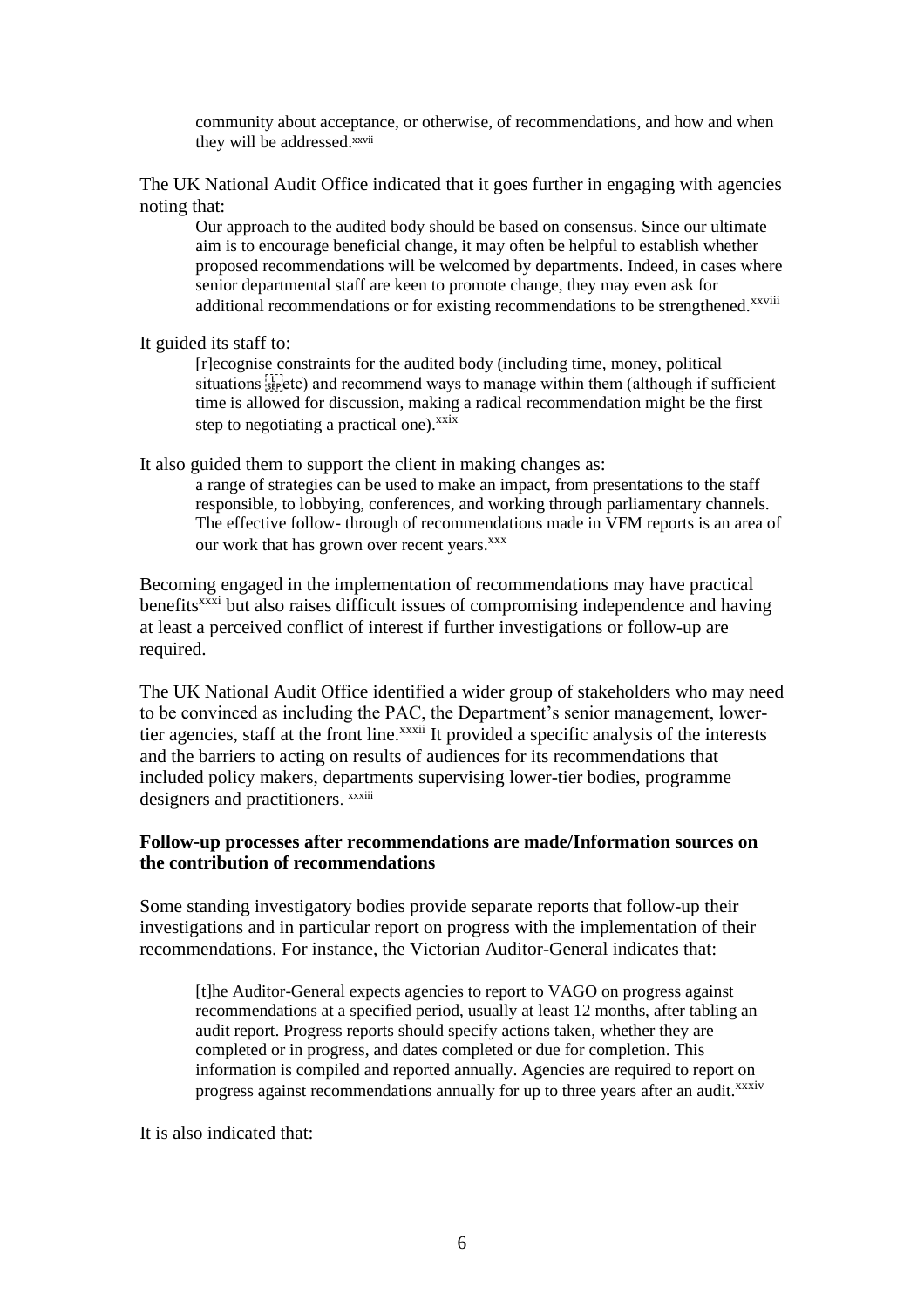[t]he Auditor-General may also choose to undertake a follow-up performance audit that examines whether agencies have appropriately responded to past recommendations and issues. A follow-up performance audit may take a narrow focus, seeking to examine agency actions directly in response to some or all past recommendations. Alternatively, a follow-up may have a broader focus and review past recommendations as well as new, related areas of focus.<sup>xxxv</sup>

The UK National Audit Office identified the role of following-up their recommendations as learning "...what works for individual clients".xxxvi

Parliamentary Committees may undertake inquiries that arise from investigatory body reports on specific topics. For instance, the Victorian Auditor-General indicates that the:

… PAEC selectively follows up matters raised in Auditor-General's reports. PAEC may seek a briefing from VAGO and may also require an agency to provide further information and/or give evidence at a hearing. $xxxvii$ 

Performance reviews of investigatory bodies are conducted voluntary and under requirements of legislation and may consider the overall impact of recommendations made or processes involved in making recommendations. In some cases they are initiated by and the subject of further inquiry by a Parliamentary Committee.

# **What is known about the impact of recommendations?**

There are several measures of how agencies respond to recommendations, including:

- the acceptance of recommendations;
- the implementation of recommendations;
- auditee's perception of the auditor (satisfaction, collaboration, auditors' credibility);
- auditees' perception of the impact on the audited entity (added value, acceptance of recommendations); and
- contribution to the public debate (within the entity, in parliament, in the press). xxxviii

One study focused on indicators of the audit process including the auditees' perception of the auditors' participative style, power relations, credibility, tolerance towards criticism and communication smoothness as well as 7 indicators related to the environment that included the readiness of organization staff to cooperate, political will, audit timing, ongoing reforms in the audited entity or at government level.<sup>xxxix</sup>

**YH re para 4:** I think each situation or context is different, so I think it's more about looking at or identifying the preconditions and 'change actors' that need to be in place to engender change … this is difficult research to gather empirically … but it would be great as a project to explore those institutions who have adopted some recommendations and those who have not … and examine why … this would add insight into understanding the importance of context with public administration.

In summary, important considerations are the audit process, auditee characteristics and wider environment factors.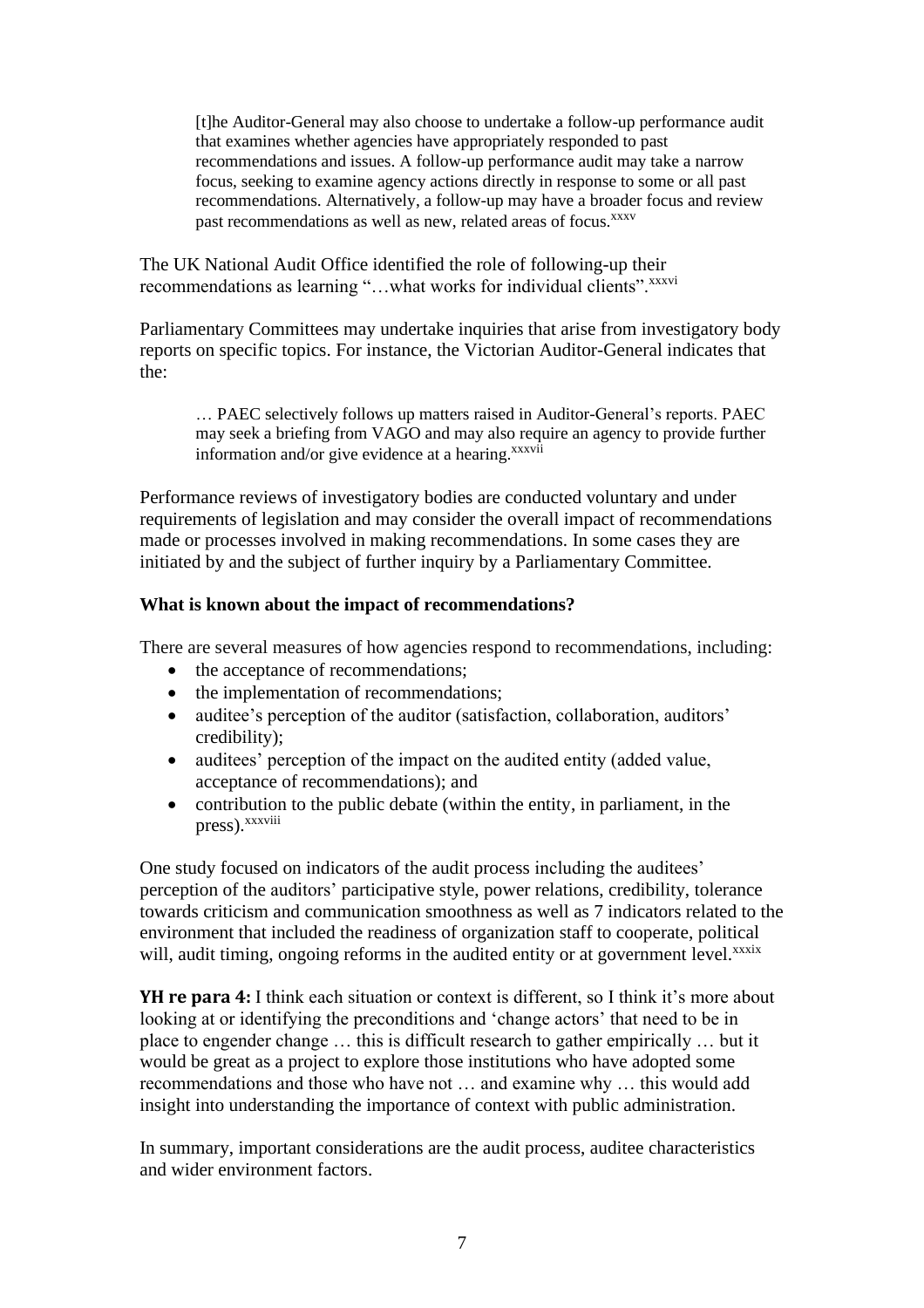The suite of recommendations in an individual report may have to be assessed in addition to a consideration of them one by one. An important consideration may be the total number of recommendations.

Examples of large numbers of recommendations being made and posing difficulties for their implementation include:

An assessment of the implementation of a report by a Taskforce that addressed homelessness and made 68 recommendations observed that a Monitoring Committee "… found itself retrofitting a program logic model and performance indicators to a set of recommendations" and that such Taskforces should be "… actively supported in developing their recommendations by people who understand how best to formulate these to support a comprehensive implementation approach" to assist in establishing a a hierarchy of recommendations to identify priorities and their interrelationships.<sup>xl</sup>

A report on the management of offenders made 148 recommendations and posed similar challenges for the implementation group.<sup>xli</sup>

An assessment of the implementation of a report into family violence and child abuse in Aboriginal communities that made 197 recommendations identified that two urgently needed initiatives had been "… significantly delayed highlighting a need to assess the effectiveness of collaboration between agencies to ensure key initiatives are progressed in a timely manner", and as a result recommended that the "… effectiveness of collaboration between agencies should be revisited with the objective of expediting implementation of initiatives". Xlii

Unusually, a recent inquiry had a specific term of reference to "… examine and report on …[t]he extent to which the findings and recommendations of [six previous] reviews have been implemented". The inquiry report made 40 recommendations and it was observed that 17 'Recommendations for Strategic Change' were "intended to reframe whole of government policies and structures for managing rural fire in Western Australia and for bushfire risk management into the future" whereas 23 'Agency Opportunities for Improvement' were of a smaller scale but nevertheless "crucial in order that agencies, individually and collectively, improve capacity and capability so that they are ready for the future".<sup>xliii</sup>

It reported that there had been 206 recommendations across 6 previous reports since 2011, that these recommendations had not all been completed and that "…the analysis of evidence provided by agencies supports the view that, even though many actions have been deemed as "completed", the intent established by some of the recommendations has yet to be achieved. For some recommendations, the definition of success, or completion, may be open to different interpretation".<sup>xliv</sup>

The report gave reasons why it was difficult for the inquiry to track recommendations (see below) but not the quality of those recommendations. It also provided pointers as to key issues to increase prospect of recommendations having impact, such as having a focus on measuring overall progress and change over counting the number of recommendations completed. $\bar{x}$ lv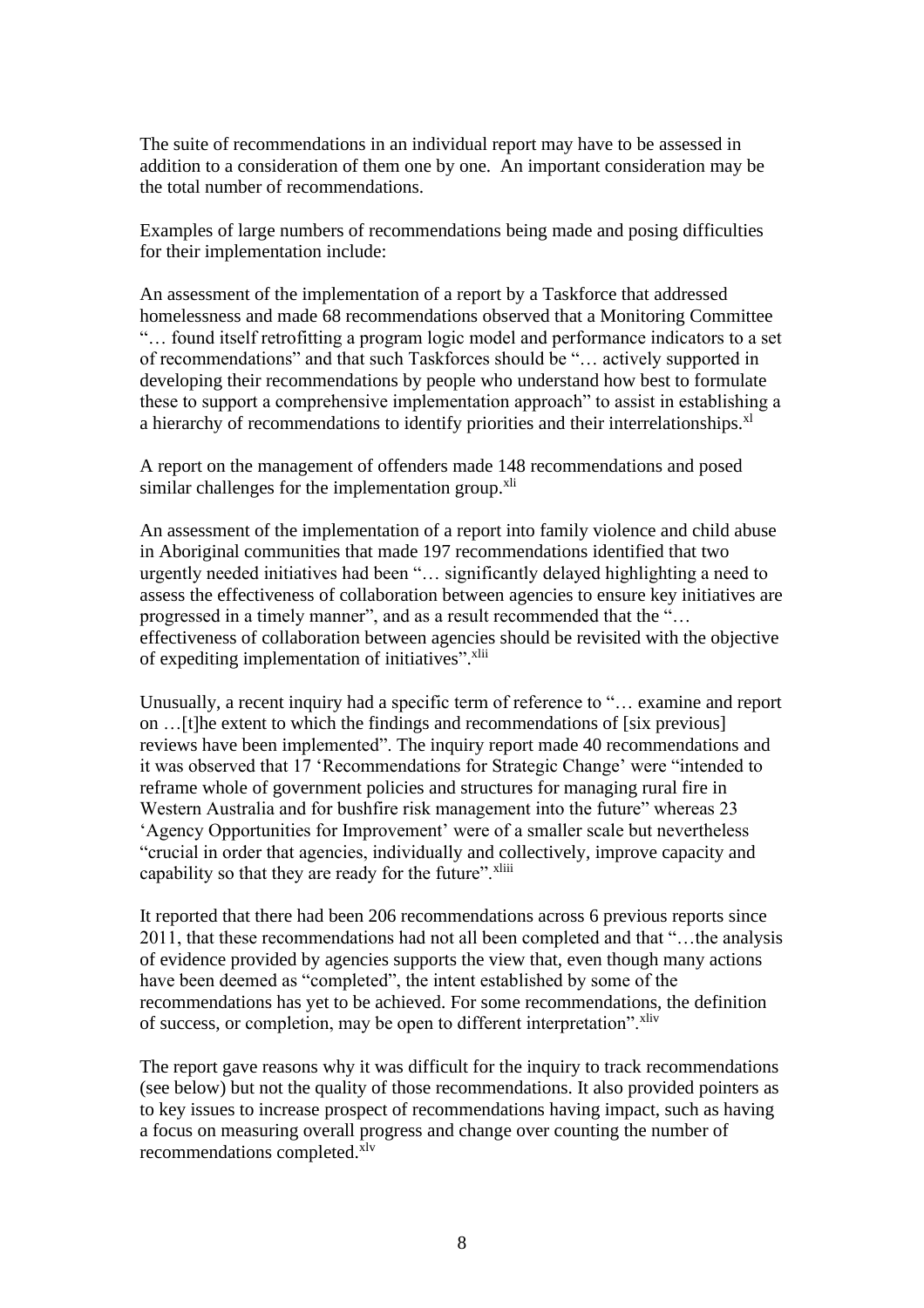An assessment by the Auditor General of WA of the implementation of an earlier report into road maintenance included a consideration of "whether reasonable steps have been taken to address the problems identified in that report" and included an assessment of whether the agency had addressed the 10 recommendations made. It found that only two of the 10 recommendations had been implemented but didn't discuss reasons underlying the poor response to the recommendations made 7 years earlier.xlvi

An issue posed by recommendations is for how long they should be tracked and reported on given that in some areas other changes and further reports lead to a layering of initiatives. It seems reasonable that if this is an issue and where not all recommendations have been fully implanted and acquittal report is provided that amongst other things makes clear how the initiatives have been mainstreamed or incorporated into other initiatives.

# **A theory of change for investigations and inquiries/recommendations**

There has been a limited amount of research that has sought to develop theories of change to identify the multiple pathways that can contribute to the effectiveness of performance audits and their recommendations in particular.

In the context of the current research, a theory of change sets out why it is believed that recommendations will contribute to the intended results, including "why and in what manner the observed results can be attributed to the intervention" and consideration of the assumptions involved other influencing factors.<sup>xlvii</sup>

A theory of change is an approach that addresses why recommendations have an effect and identifies all the assumptions involved. It includes a consideration of both the outcomes and processes, and reconstructs the sequence of events connecting actions to each other and how these contributed to the outcomes identified identifying the causal mechanisms at work. It recognises that different and potentially conflicting theories of change might be simultaneously involved and has an interest "not only in causal effects (what happens when an independent variable changes) but also in causal mechanisms (what connects causes to their effects); not only what officials say they do but what the evidence shows they do; and not only what contribution stories practitioners tell themselves and others but also what really contributes to public benefit". xlviii

Three process stages specifically relevant to recommendation have been identified:

- 1. Interactions between the investigatory body and the agency about the findings and possible recommendations
- 2. The finalisation and release of the recommendations
- 3. Post-release accountability processes and follow-up

At each stage there are potential contributors and barriers to the acceptance and implementation of the recommendations (Figure 1). The assumptions and alternative pathways are discussed for each stage below. The outcome addressed by the theory of change is improvement in public administration rather than the implementation of recommendations. This avoids an assumption that the recommendation is the best way to address the identified areas of concern with the potential at all stages of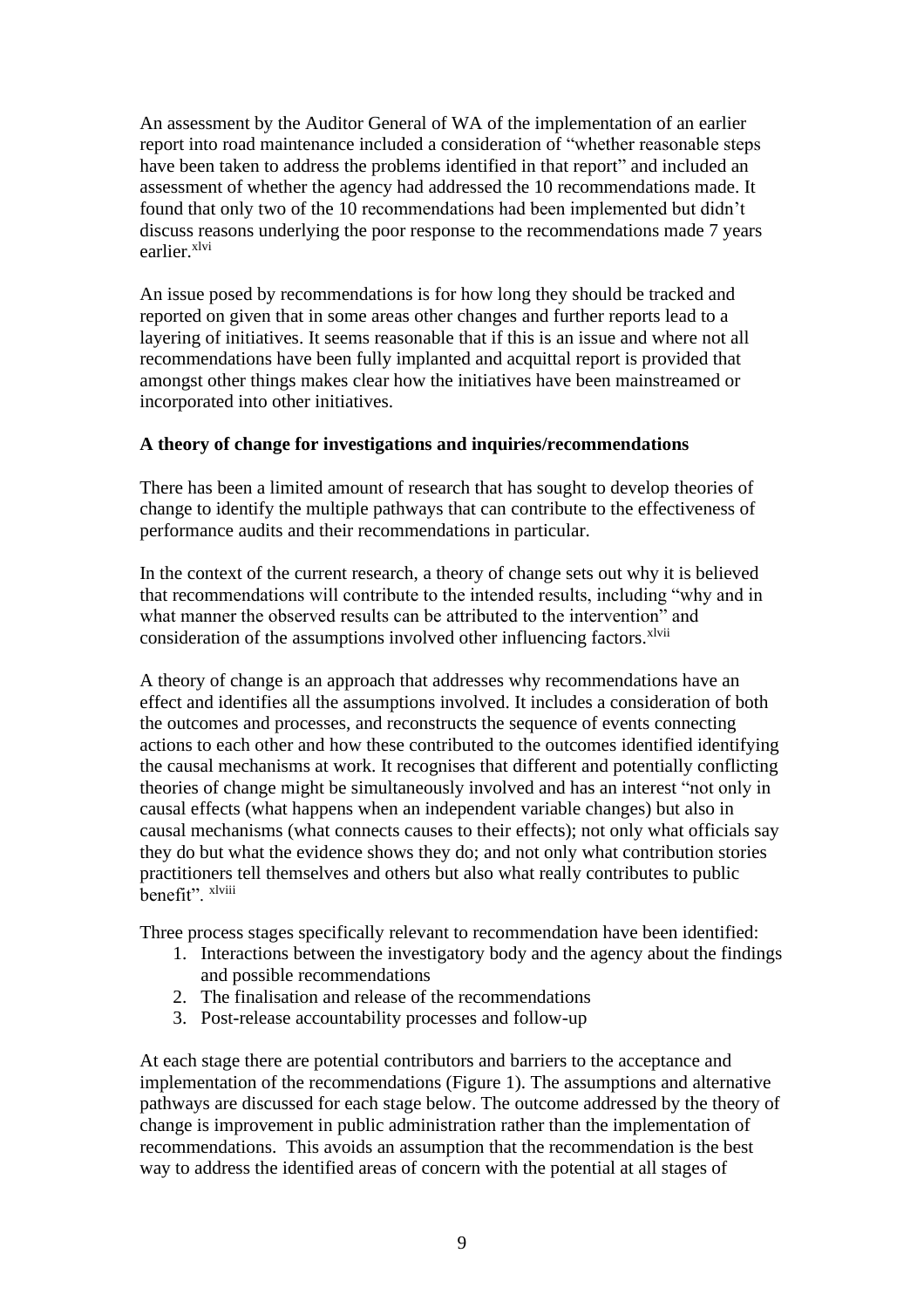alternatives to implementing the recommendations providing better ways to address the concerns or conceptualise the issues separately.

*It is expected that the discussion below will be enriched by cross-references to the theory and evidence about organisational change to be added above*



# **Figure 1: Process stages for a theory of change regarding recommendations**

## *Processes regarding possible recommendations*

Where the investigatory body discusses the findings to date and the possible recommendations with the agency there is potential for new information to emerge and changes made to the possible recommendations in light of the information received.

The interactions also have the potential to gain the support of those responsible for implementing the recommendations so that by the time a report is finalised the agency has agreed to their implementation. Alternatively, if the support is not forthcoming it may give the agency the opportunity to marshal opposition to the recommendations. Pre-existing agency characteristics and experience with recommendations and wider factors in the environment may be important context for how an agency responds at this and subsequent stages.

The model does not look at earlier stages of the investigation process from the existence of the mandate and the announcement and commencement of the investigation as it is unlikely that the recommendations are a specific consideration early in the process. However, these prior stages have the potential to strongly influence the receptiveness of the agency to the findings and possible recommendations and also to inform the investigation so that it has sound evidence for the findings and recommendations. It has been observed that: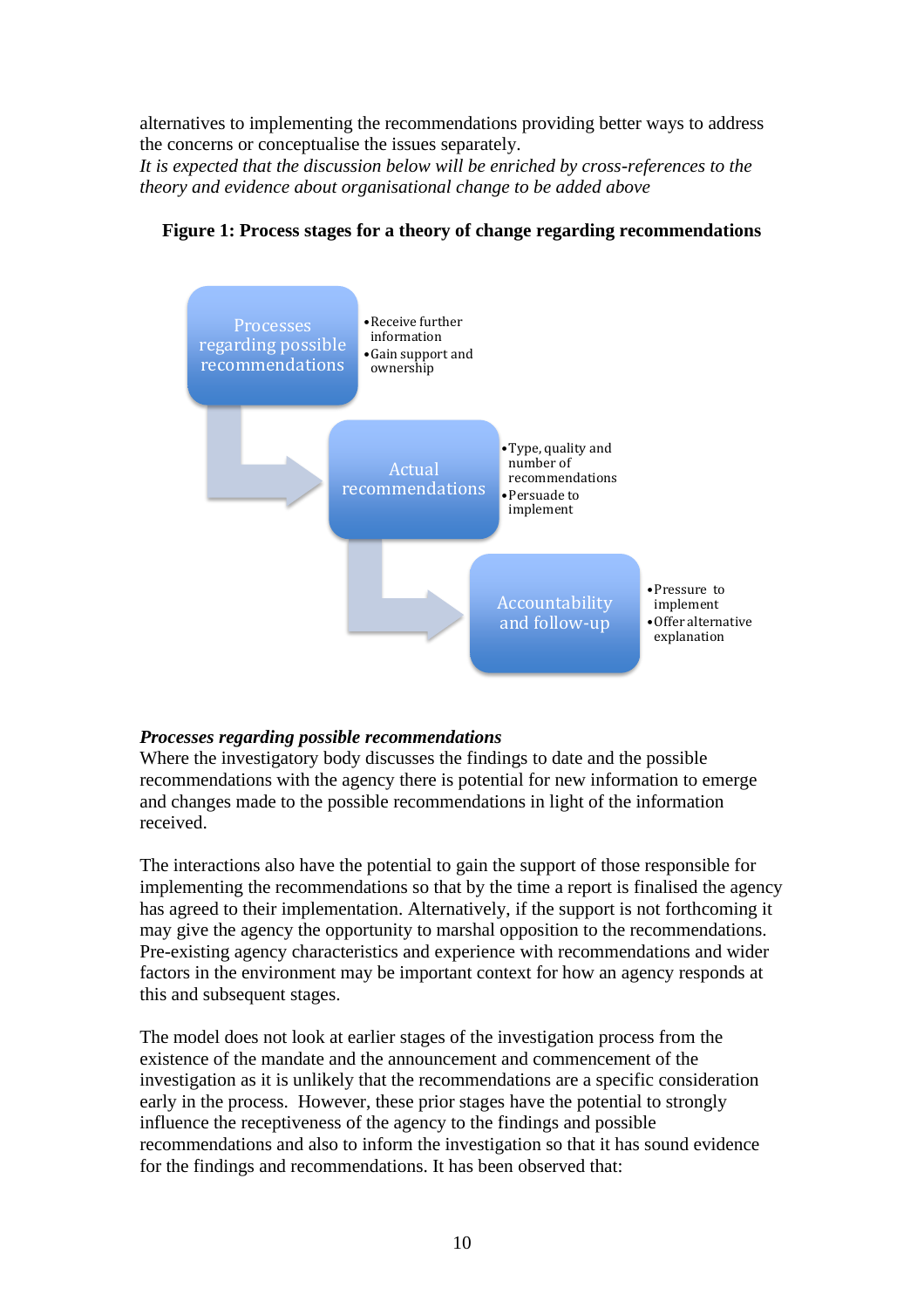… from experience we know that the auditee will often take action before the report has been drawn up. It is in an auditee's interest to ensure that malfunctions have been corrected before the final report is publicized so that deficiencies are either not reported or publicized at all, or done so less conspicuously".<sup>xlix</sup>

## *Finalisation and release of recommendations*

The type, quality and number of recommendations made can all have a significant bearing on whether decision-makers agree to implement them. Options open to the decision-makers include rejection of the recommendations and attacking their basis, deferring a decision and accepting them with or without an underlying commitment to their implementation.

External factors such as the political environment at the time and the standing of the investigatory body may have a significant bearing on the approach adopted.

Anticipation of the expected stakeholder responses, media coverage and parliamentary debates immediately following the release of the recommendations may influence the decisions made, but once these are happening they are unlikely to lead to a change in the agency response in the short term at least.

# *Accountability and follow-up processes*

Sustained questioning of anything other than a full commitment to implement the recommendations creates pressures that may lead to changed approaches over time. However, as time passes the easier it becomes to argue that the circumstances have changed and that the recommendations are no longer relevant. There is also the opportunity to develop alternative explanations of the events and the findings that form the basis of the recommendations.

If new examples of the problems identified occur this can lead to a revisiting of the recommendations as can the scrutiny provided by parliamentary committee hearings and reports and follow-up work by the investigatory body. It is important that followup activity has a focus on improving public administration rather than narrowing the focus solely to implementing recommendations.

Broad considerations relevant to the impact of recommendations include:

- 1. the nature of the issue being addressed by an individual recommendation, the suite of recommendations and the investigation report more generally;
- 2. the culture of the organisations involved, including their response to prior investigations and their openness to learning and improvement;
- 3. the prominence and political sensitivity of the issue;
- 4. the standing of the body making the recommendations with the organisations involved and other relevant stakeholders;

Possible changes achieved may include:

- Remedy malfunctions
- Time interval between finding and setting right malfunction
- Change resulting from audit
- Changes brought about by the auditee with organisational or personal effects
- Influence on management practices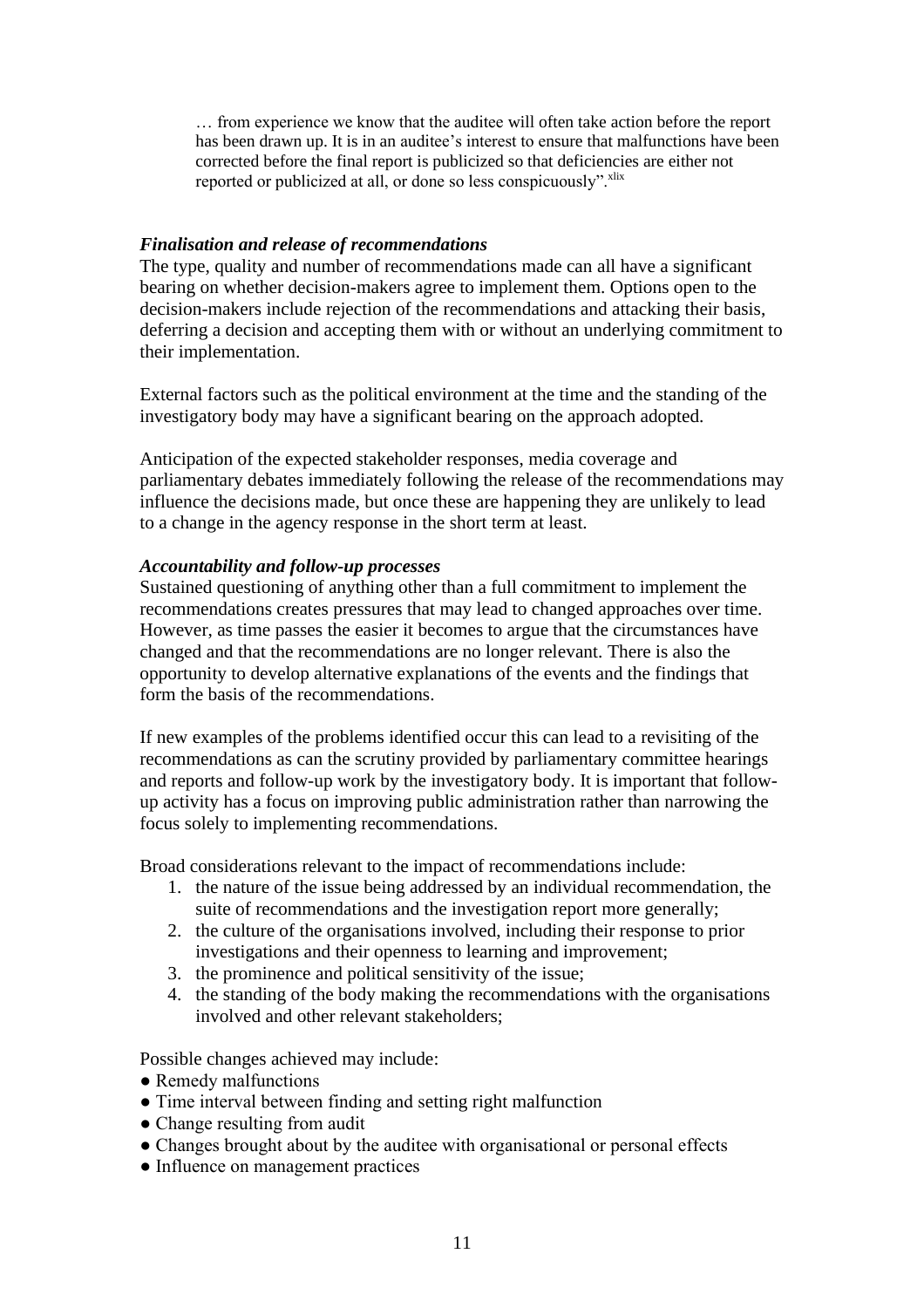• Influence on relations between the auditee and interest groups.<sup>1</sup>

## **Discussion and Conclusion**

*To be developed:* Role of recommendations

Criteria for effective recommendations: evidence based, clearly articulated links to the evidence, proportionate, cost-effective, suited to the implementation environment, specific enough to enable implementation and results to be assessed and general enough to be applicable as implementation progresses

Criteria for effective processes: engagement with those involved in decision-making and implementation; follow-up provides incentives to have a focus on improving public administration rather than narrowing the focus solely to implementing recommendations.

## *Can there be a single theory of change for recommendations?*

What has been presented above is the framework for a generic theory of change however it is recognised that for each recommendation, and for each suite of recommendations, there may be different theories of change.

This is particularly significant as each theory of change needs to address causal effects and mechanisms and its contribution to public benefit. Evidence in support of each theory of change is problematic, as illustrated by efforts to understand the overall impact of performance audits  $-$  a review of 14 impact studies identifying that the findings are not transferable across audit institutions because of a range of methodological and contextual constraints.<sup>li</sup> The review also observed that some types of impact are hardly measurable because the impact takes place in the long run and the causal relationship between a change and the audit is hard to prove.

## *How much evidence is enough to support a recommendation?*

It is often difficult to have strong evidence that a particular future course of action will remedy an identified public administration problem. Amongst other things, establishing causation is particularly challenging.

So is it sufficient for investigatory bodies to set a standard based on the view that "they are only recommendations" and rely on the onus on those involved in subsequent decision-making regarding implementation to assess the evidence, take decisions and be accountable for them? While this approach may seem reasonable in theory, it may not give due weight to the moral suasion associated with the standing of the investigatory body which creates considerable pressure on decision-makers to accept recommendations made in total. For instance, it is reported that a decision of the New South Wales Supreme Court observed that: "When intervention by an Ombudsman is successful, remedial steps are taken not because orders are made that they be taken but because the weight of its findings and the prestige of the office demand that they be taken. <sup>lii</sup>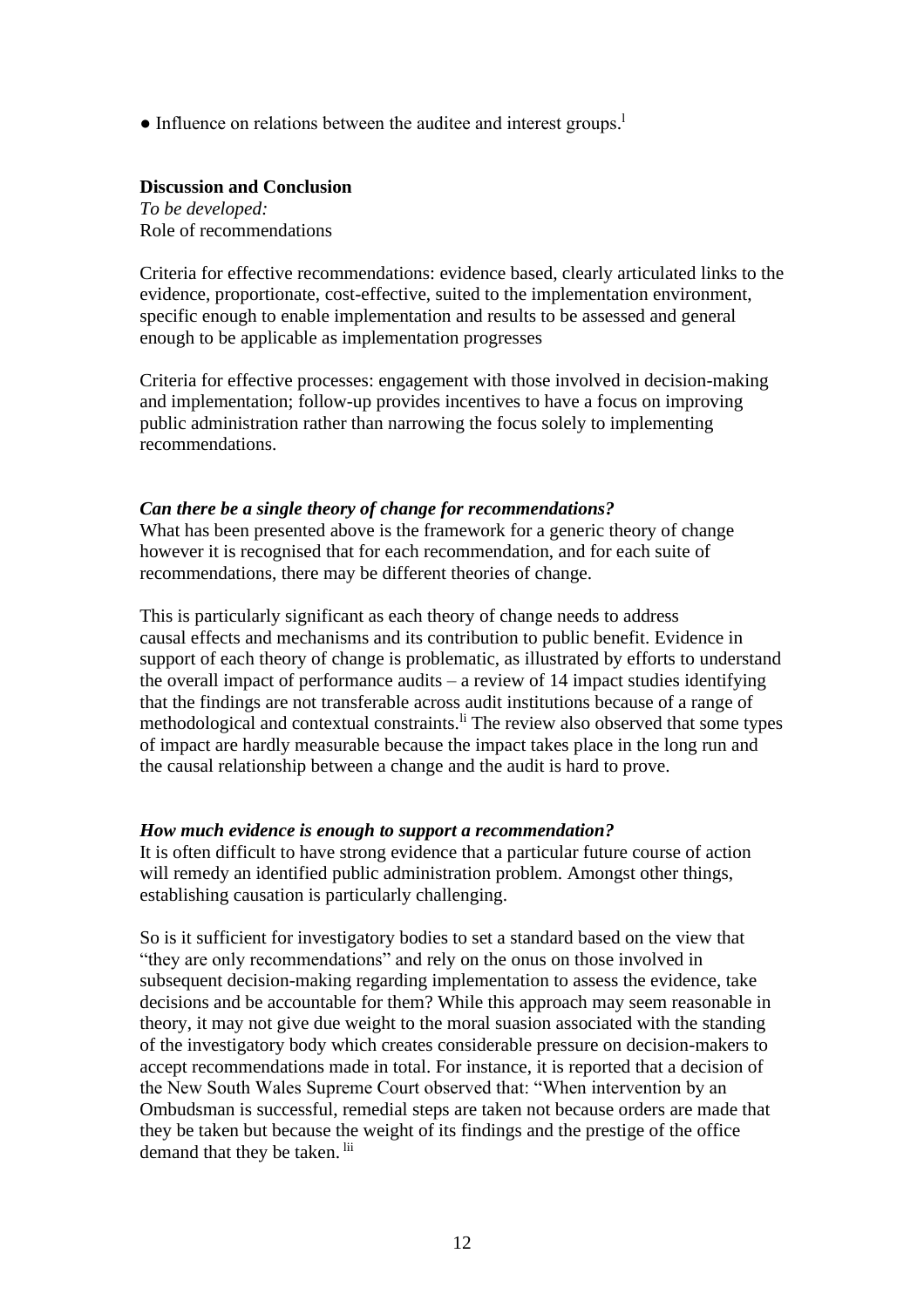Furthermore, in some cases there can be a legal onus to implement recommendations made, it being reported that the U.K. Court of Appeal held that the findings of that country's Parliamentary Ombudsman can be rejected by the minister responsible for the department in question, but only if the minister has a rational reason for the rejection.<sup>liii</sup>

*Check Richard Kirkham, Brian Thompson and Trevor Buck, "When Putting Things Right Goes Wrong: Enforcing the Recommendations of the Ombudsman", [2008] P.L. 511 at pages 525-526*

# *Should recommendations be made at all?*

In what circumstances might it be more beneficial for an inquiry to make findings but leave it to the agencies to develop responses to these?

iii Wilkins 2015 Satellities etc

iv Johnston 1988 in Van Loocke, E. and V. Put 2011, 'The Impact of Performance Audits: A review of the existing evidence' in J. Lonsdale, P. Wilkins and T. Ling (eds), *Performance Auditing: Contributing to accountability in democratic government*, Edward Elgar, Cheltenham, pp. 175–208; page xx.

vi Wilkins 20xx on culture

vii ASAE 3500 (2008): Performance engagements etc.

xv OWA Website:

[http://www.ombudsman.wa.gov.au/Improving\\_Admin/AI\\_Investigations.htm](http://www.ombudsman.wa.gov.au/Improving_Admin/AI_Investigations.htm)

<sup>i</sup> National Audit Office (2008b). Writing Smart Recommendations. NAO London page 10.

ii National Audit Office (2008b). Writing Smart Recommendations. NAO London page 10.

<sup>v</sup> National Audit Office (2008b). Writing Smart Recommendations. NAO London Ibid page 13.

[http://www.auasb.gov.au/admin/file/content102/c3/ASAE\\_3500\\_31-10-](http://www.auasb.gov.au/admin/file/content102/c3/ASAE_3500_31-10-08_Amended.pdf) [08\\_Amended.pdf](http://www.auasb.gov.au/admin/file/content102/c3/ASAE_3500_31-10-08_Amended.pdf)

viii Ibid Para 12.

ix Ibid Paras 85 and 86

x Ibid Para 87

xi ASAE 3150 (2015) Controls

[http://www.auasb.gov.au/admin/file/content102/c3/Jan15\\_ASAE\\_3150\\_Assurance\\_E](http://www.auasb.gov.au/admin/file/content102/c3/Jan15_ASAE_3150_Assurance_Engagements_on_Controls.pdf) [ngagements\\_on\\_Controls.pdf](http://www.auasb.gov.au/admin/file/content102/c3/Jan15_ASAE_3150_Assurance_Engagements_on_Controls.pdf)

xii Ibid Para 2

xiii Ibid Para 130

xiv VAGO 2014 Performance Audit Practice Statement

<http://www.audit.vic.gov.au/publications/general/PA-Practice-Statement-190814.pdf> page 2.

xvi National Audit Office (2008b). Writing Smart Recommendations. NAO London page 14.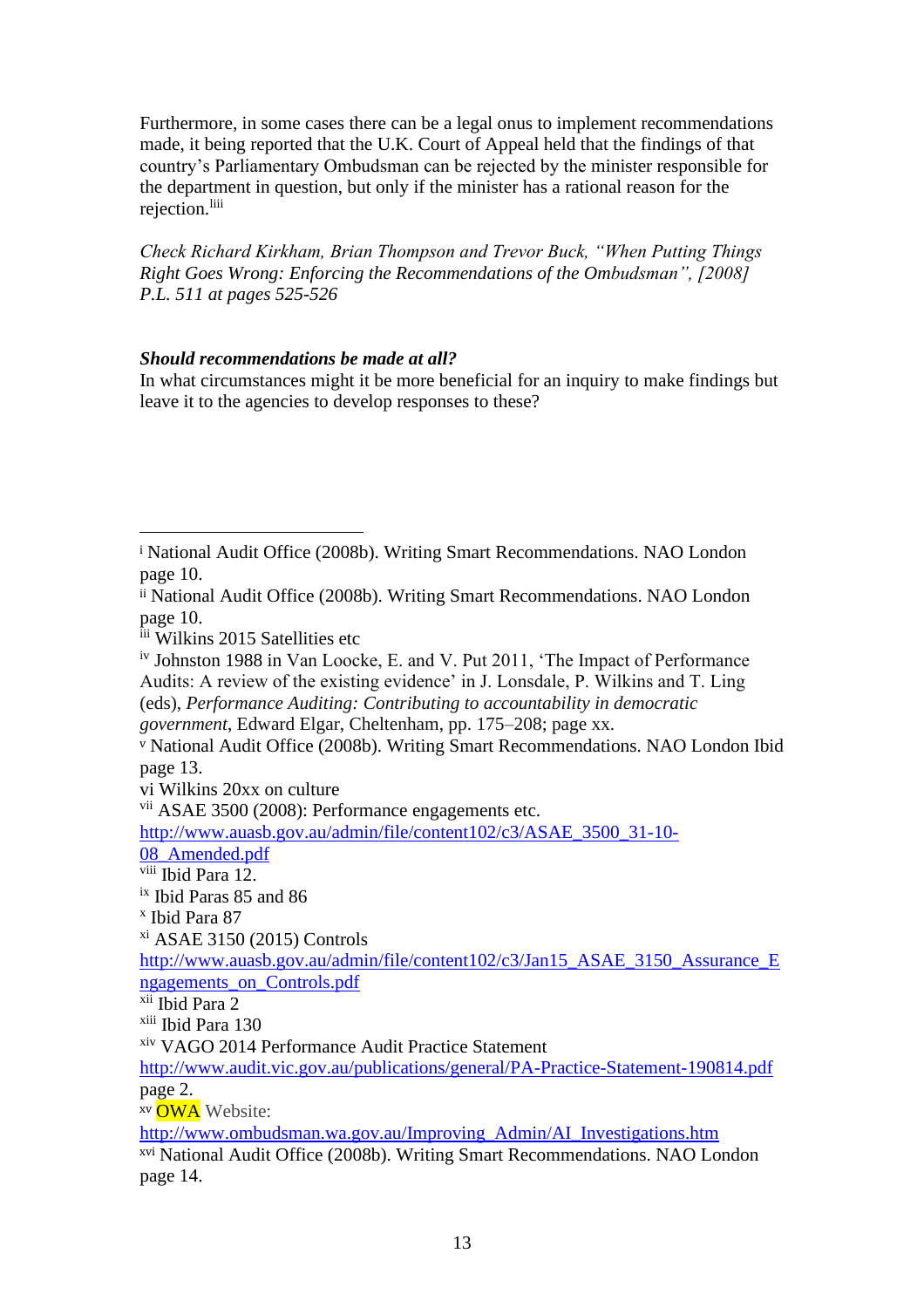xvii National Audit Office (2008a). VFM Handbook – A guide to quality in VFM work.

[http://www.psc-intosai.org/media/17425/united\\_kingdom\\_-\\_vfm\\_handbook.pdf](http://www.psc-intosai.org/media/17425/united_kingdom_-_vfm_handbook.pdf) page 17.

xviii National Audit Office. (2008a). Ibid pages 22 and 30.

xix National Audit Office (2008b). Writing Smart Recommendations. NAO London page 7.

xx National Audit Office (2008b). Writing Smart Recommendations. NAO London Ibid page 17.

xxi OWA Website:

[http://www.ombudsman.wa.gov.au/Improving\\_Admin/AI\\_Investigations.htm](http://www.ombudsman.wa.gov.au/Improving_Admin/AI_Investigations.htm)

 $x$ <sup>xxii</sup> Wheeler, G (2007). The fate of recommendations: Critical factors in the implementation of programs delivered to First Nations in Canada. Evaluation Journal of Australia 7(1) 12- 18.

xxiii Reichborn-Kjennerud, K. (2014). Auditee Strategies: An Investigation of Auditees' Reactions to the Norwegian State Audit Institution's Performance Audits. Page 693International Journal of Public Administration, 2014, Vol.37(10), p.685-694. xxiv Reichborn-Kjennerud, K. (2014). Auditee Strategies: An Investigation of

Auditees' Reactions to the Norwegian State Audit Institution's Performance Audits. International Journal of Public Administration, 2014, Vol.37(10), p.685-694. Ibid page 685.

xxv National Audit Office (2008b). Writing Smart Recommendations. NAO London Ibid page 7.

xxvi National Audit Office (2008a). Ibid page 2.

xxvii National Audit Office (2008a). Ibid page 3.

xxviiiNational Audit Office (2008a). Ibid page 41

xxix National Audit Office (2008b). Writing Smart Recommendations. NAO London Ibid page 18.

xxx National Audit Office (2008b). Writing Smart Recommendations. NAO London page 23.

xxxi "Challenging behaviour reforms hit bumps after ACT 'autism cage' review" The Mandarin 6 June 2016.

xxxii National Audit Office (2008b). Writing Smart Recommendations. NAO London page 13.

xxxiii National Audit Office (2008b). Writing Smart Recommendations. NAO London Ibid page 26.

xxxiv VAGO 2014 Performance Audit Practice Statement

<http://www.audit.vic.gov.au/publications/general/PA-Practice-Statement-190814.pdf> Ibid page 3.

xxxv VAGO 2014 Performance Audit Practice Statement

<http://www.audit.vic.gov.au/publications/general/PA-Practice-Statement-190814.pdf> Ibid page 4.

xxxvi National Audit Office (2008b). Writing Smart Recommendations. NAO London Ibid page 11.

xxxvii VAGO (2014). Performance Audit Practice Statement

<http://www.audit.vic.gov.au/publications/general/PA-Practice-Statement-190814.pdf> Ibid page 3.

xxxviii Van Loocke, E. and V. Put (2011). 'The Impact of Performance Audits: A review of the existing evidence' in J. Lonsdale, P. Wilkins and T. Ling (eds),